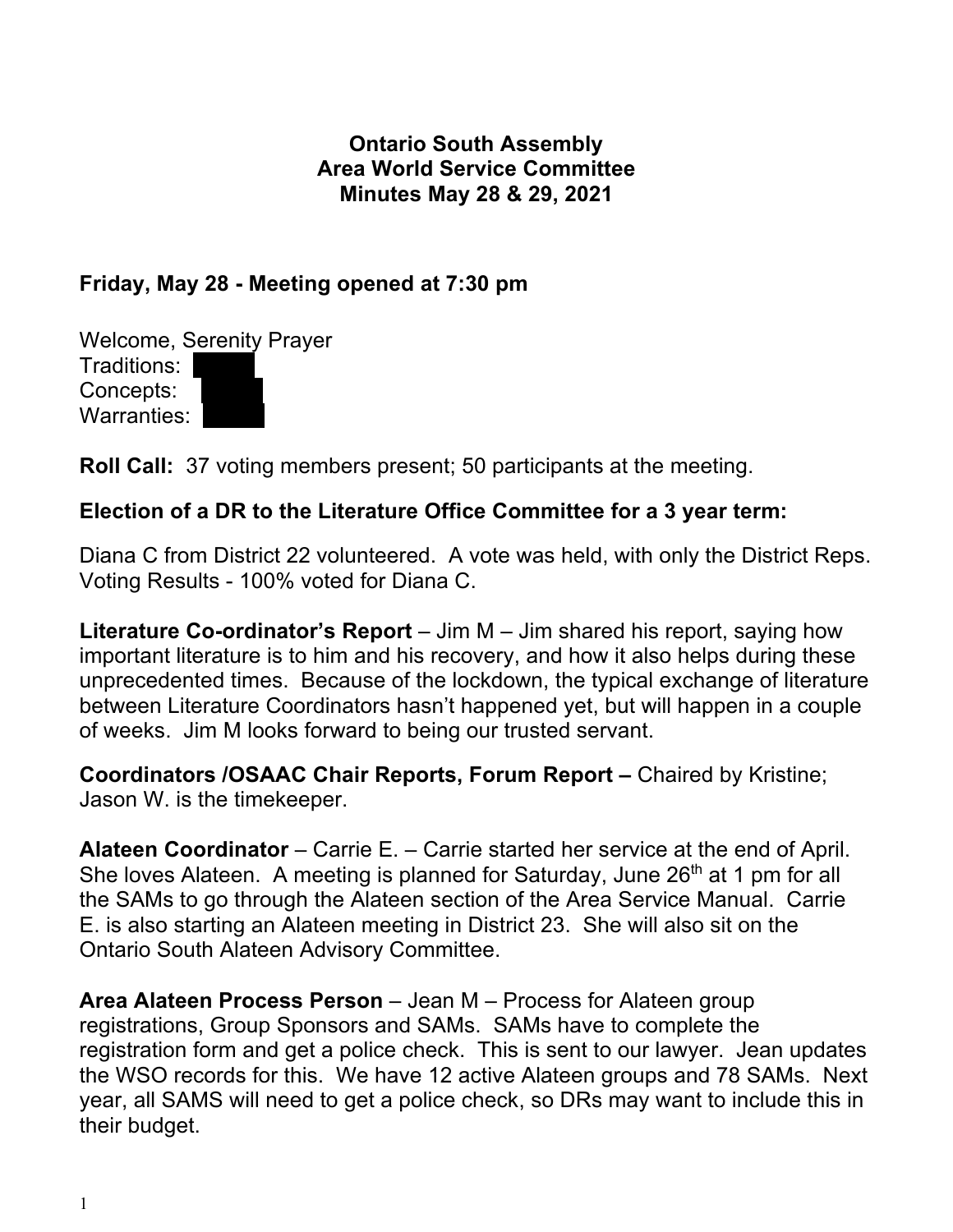**Area Group Records Coordinator** – Sharon R. Please use your group number and District number, as group names are not unique. Please use the group records change form. Accuracy is key, so be careful with the digits. Please include the Group Representative name. A physical address is required for the group registration.

**Forum Magazine Coordinator** – Kristine B. As coordinator, Kristine encourages groups to subscribe to the Forum. A suggestion is to give a copy of the Forum to newcomers. There is a Forum online, which is geared to newcomers. The printed Forum has a page describing an instant meeting. Submissions to the Forum are welcome, especially on service, the legacies and warranties. There is also a members' blog, where people can contribute.

**Open Lines Coordinator** – Sue – Thanks to all the people who contributed for the last issue. July 11 is the next deadline for the August issue of Open Lines.

**Public Outreach Coordinator** – Geraldine – is fairly new to the role. Geraldine has asked the Districts about their Public outreach. Some districts are more active than others. Geraldine has been attending some District Public outreach meetings via Zoom, which has been beneficial.

**Website Coordinator** – Nicky D. – Nicky reiterated that the group number is important for keeping the WSO and website up-to-date. Group names are not unique, there are lots of groups named "Hope for today" and "Stepping Stones" for example. Nicky is working on how to handle hybrid meetings on the website. (Hybrid is a mixture of face-to-face and videoconference.) There are 45,000 subscribers of the Al-Anon app developed by WSO.

**OSAAC Coordinator** – This report is normally given by an Alateen, which we don't have at this meeting tonight, so this was skipped.

### **Question and Answer Period**

 $f$  – for Jean M. I have a member who was a SAM, who missed getting certified this year, and has missed going to meetings due to COVID. Sue did not sign his SAM certification form. Was that the right thing to do? Answer: If there is a lapse in certification, then the SAM certification process needs to start again. He does not have to re-do the "three years in Al-Anon" requirement.

– for Alternate Delegate or Website Coordinator. Ian understood that meetings were either face-to-face or online, so are there really going to be hybrid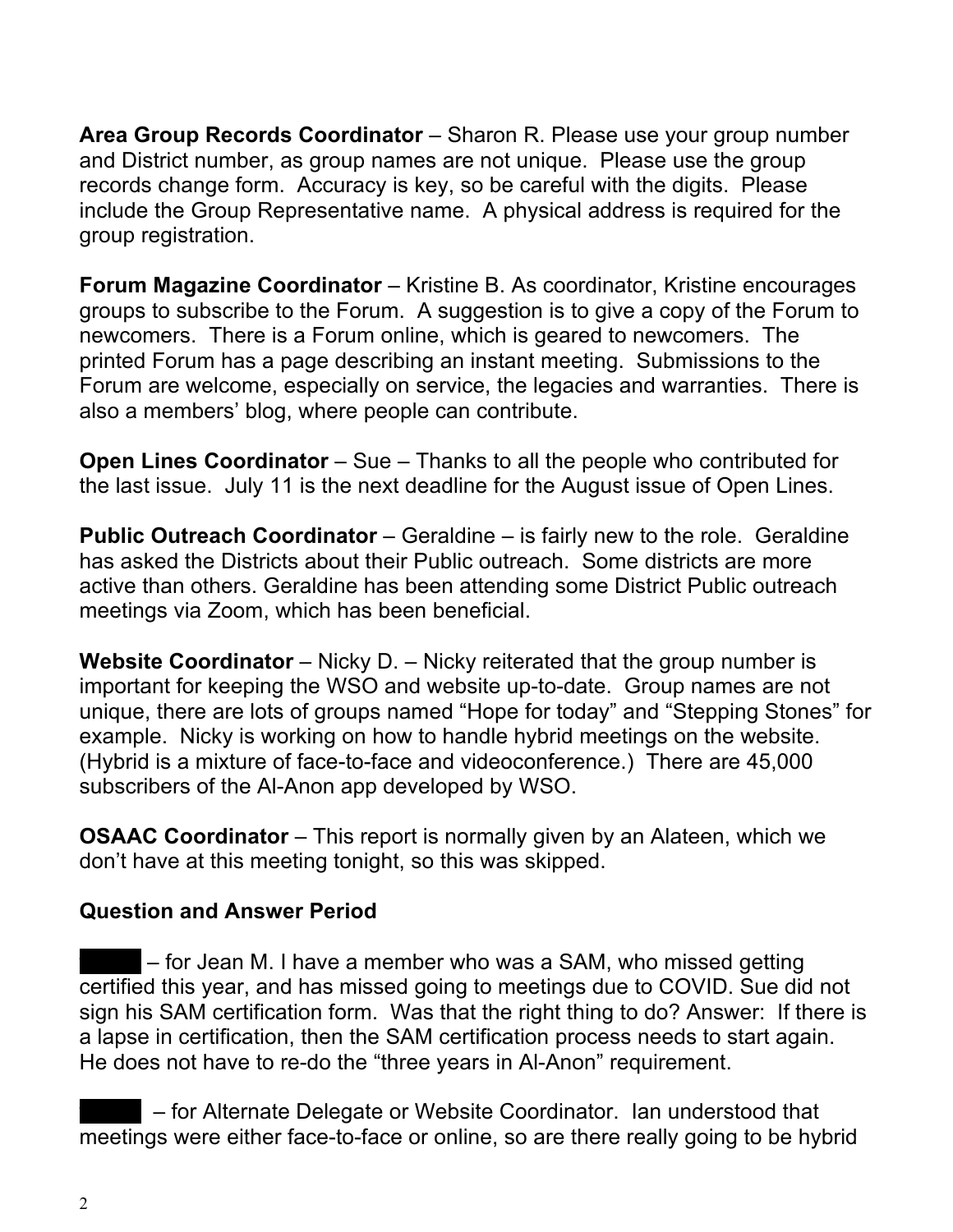meetings? Answer: (by Kristine) There might be upcoming information on this tomorrow from the Delegate.

 $f$  – for Sharon. What is the pathway to fine the list of groups? Answer: Ontario South Website/Members/PDF form of all the groups.

 $-$  for Carrie. Is the SAM meeting for all of Ontario South? Wednesday might be an awkward day for people who participate in paid work. Carrie said that June 26<sup>th</sup> is a Saturday, so that will be more accessible for people.

 $\mathsf{I}$  – for Jim. Is there an alternate way to get literature to newcomers to Zoom meetings? Sometimes, they are not from the same District. Jason advised that the Literature Committee was meeting, so no one was around to answer his question.

 $\blacksquare$  – for Jean. How do SAMs get prompted that it is the year to get a police check. How much do police checks cost? Answer – 2022 is the year to get a police check. Cost is approximately \$20 or \$25.

 $\mathsf{I}$  – for Kristine. Our District ordered the Forum in January or February, and hasn't gotten any magazines. Answer – please send an email to Kristine, and she will follow up with **fight** . Figure said that her experience was that it takes a few months to start getting them.

 $\mathsf{I}$  – for Nicky or Sharon. Our Monday night meeting is not listed on the WSO website. When the Group Records form is completed and given to Sharon, Sharon then inputs the record on both the Ontario South Website and the World Service Office database.

 $\mathsf{I}$  – for Nicky or Sharon. If there is a discrepancy between Ontario South's records and those on WSO, what is the process? Sharon said to go to the Ontario South online form – you only need to fill in the information that's changing. But if you are making changes on behalf of the group rep, make sure that you use the Group Rep's name and info. because the person making the changes is assumed to be the Group Rep.

#### **Saturday, May 28**

Zoom room was opened at 8 am for checking in and chatting.

Meeting opened at 8:30 am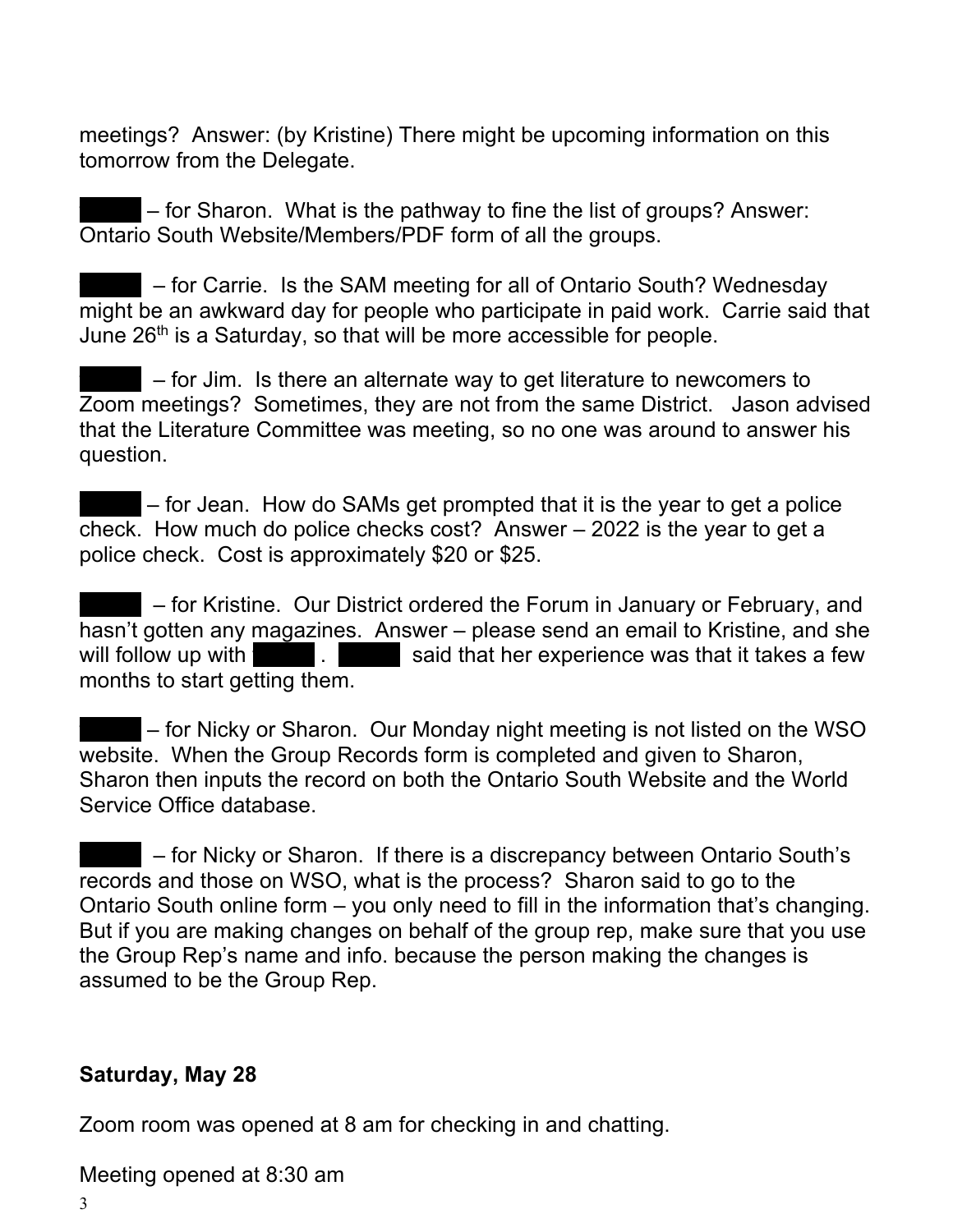Welcome, Serenity Prayer Traditions: Concepts: I Warranties: I

**Roll Call** 38 voting members, with 51 participants on the call, **Housekeeping** – please mute yourselves throughout the day, and turn off your video if smoking or eating.

**Timekeeper** Geraldine volunteered.

**Ask-It Basket – need 4 volunteers.** They are: **fig. Kristine B - Alt.** Delegate, **final delayers**, Sue - Open Lines

**Announcements** You can submit Ask-it basket questions in the chat, or email the Secretary.

# **Explanation of Voting Procedures**

Includes open conversation, all available information is provided in order to make an informed decision, Input is limited to 2 minutes and no more than 3 questions. Consider whether your input has already been said. There are 3 possible outcomes – tabled (ie presented) to Assembly, AWSC can vote if it's an administrative matter, or no vote if it is to be kept status quo. Seconding a motion means the seconder thinks that the motion is worthy of discussion. A majority vote among voting members present is required to pass a motion. An abstention vote does not count, only the Ayes and Nays.

Motion to accept the voting procedure as explained Motion by Seconded by Voting Results – 34 in favour, 0 opposed. **Carried.**

# **Approval of 2020 AWSC Meeting Minutes**

Motion to accept the 2020 minutes with 2 amendments. Motion I Seconded |

Voting Results – 38 in favour, 0 opposed. **Carried.**

# **World Service Conference Delegate Report given by Delegate Gwen D**

Gwen attended most of the World Service Conference (WSC) in April, which considered Al-Anon's largest group conscience. During the conference, she also had a friend in end-of-life palliative care. It was a very full week, and the Al-Anon principles were of great help throughout, illustrating the power of the Al-Anon program.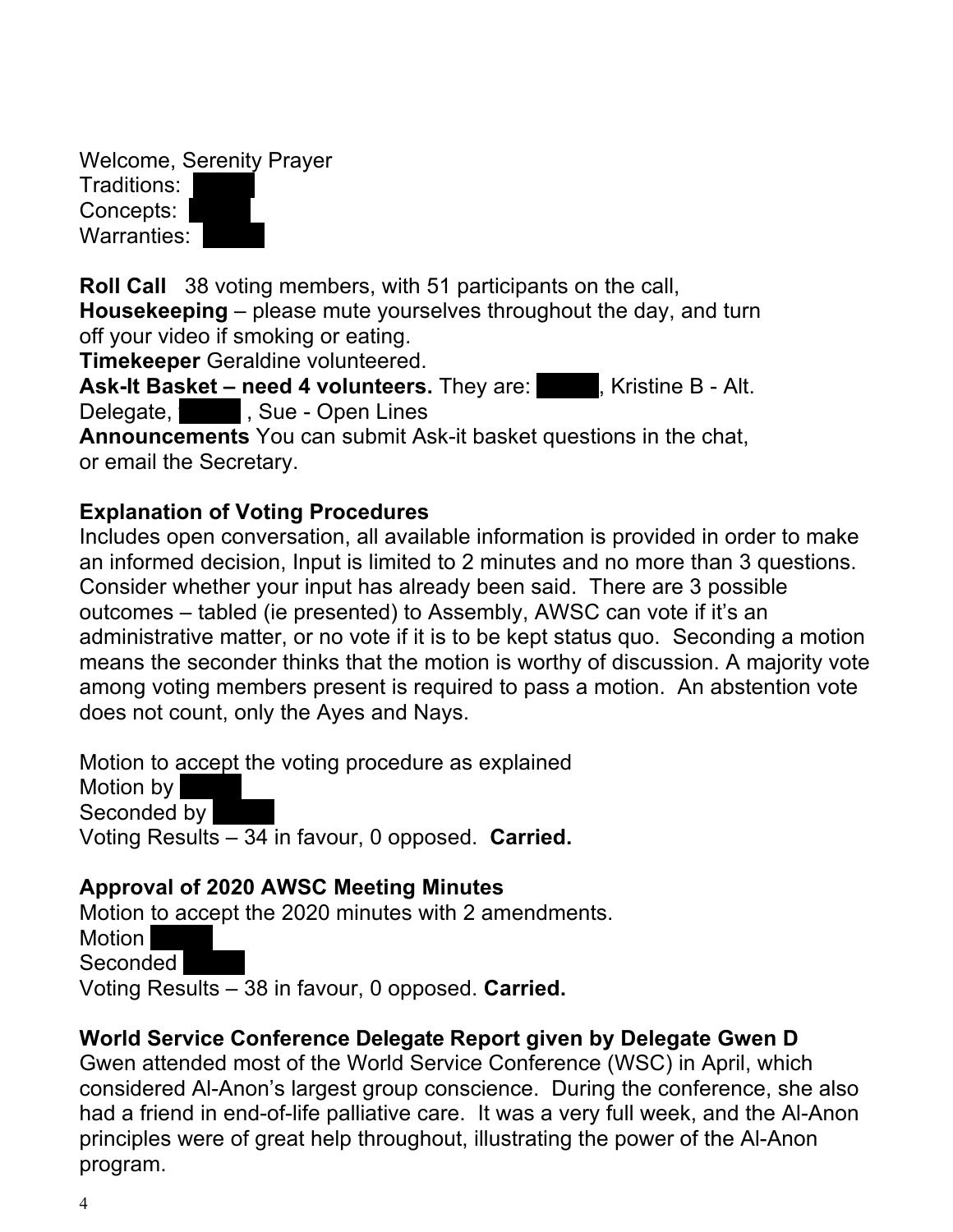The International guests at the WSC were incredible. There were people from Argentina, France, Australia and other places. The fact that the event was on Zoom allowed the event to be more international than it otherwise would have been. Gwen received love gifts, which helped her feel loved and supported.

Some of the highlights of what Gwen learned:

- The strategic plan was impressive
- Update to the online store now in three languages, (English, French and Spanish). It's easier to use
- Important to keep our copyright protected
- 55 weekly meetings available through the Al-Anon app
- A taskforce is working on the Service Manual, to come out in 2022
- They have prepared a welcome email for newcomers, with a pared-down newcomer package
- The new daily reader is coming soon
- New Public Service Announcements vendor
- Offered Al-Anon Faces Alcoholism year-round
- Translated the Annual report, and reduced translation backlog
- There was a financial audit in 2020, with an unmodified opinion, which is the top-level of certification
- In 2020, there were \$5.9 million of revenues, \$4.9 million of expenses, for a change in net assets of \$1.0 million (all figures rounded to the nearest \$0.1 m)
- Revenues 60% from contributions, 34% from literature, 5% from magazine sales, 1% from investment income
- Expenses salaries, office expenses, occupancy, PSAs, travel and professional fees, conference costs, bank and credit card fees
- In 2020, the average contribution per group was \$181.07, with about 51% of groups contributing.
- WSO requires from each group \$263.33 USD.
- This contribution can be broken down as

| ○ Group services                       | \$96.13 | 37%   |
|----------------------------------------|---------|-------|
| o Public Outreach and Digital Strategy | \$62.61 | 24%   |
| ○ Conferences                          | \$30.32 | 12%   |
| $\circ$ C.A.L. and Magazine Editing    | \$27.52 | 10%   |
| $\circ$ International                  | \$22.46 | 8%    |
| $\circ$ Translation                    | \$20.75 | 8%    |
| o Volunteer Oversight                  | \$3.54  | $1\%$ |
|                                        |         |       |

• The 2021 budget was presented with \$5.4 million in revenue, with \$5.5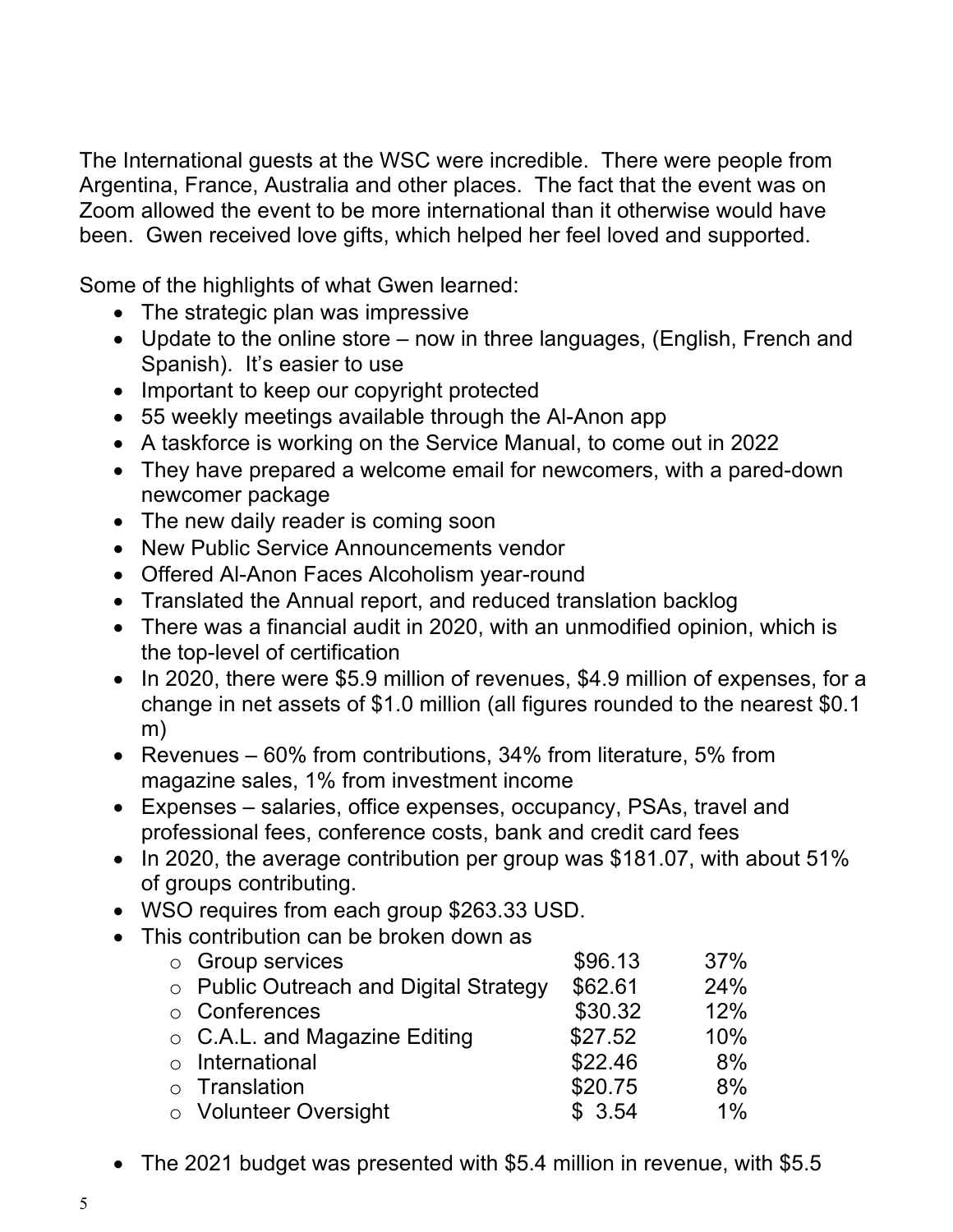million in expenses, with a decrease from Operations of \$0.1 million.

- They usually have 50 staff, this was reduced due to Covid-19, they are back up to 45, hope to get to 50 by the end of 2021.
- They are looking to resume travel in 2021, and also complete a membership survey
- A lot of face-to-face Al-Anon meetings have resumed in the United States and in Europe
- We had a half-time break with a deep breath and the serenity prayer, followed by a 15-minute break
- Alateen preamble has changed from "our alcoholic parents" to "our alcoholic relatives".
- Alateen is creating a Just for Tonight Bookmark
- There was a literature motion about the archaic language in ODAT. ODAT was published in 1968. WSO gets lots of requests for updating the language. It has been frozen in 1978, which means the only changes would be for typos, with a preface added to give historical perspective. The Dilemma of the Alcoholic Marriage has had a similar treatment.
- There was a three-year trial period from 2019 to 2021 to have professional interpretation for French and Spanish. It was moved to continue this professional interpretation and add the cost on an equalized basis for the three languages – English, French and Spanish.
- WSC recommended that we launch a longitudinal study over 5 to 10 years to generate "valid data and insights to demonstrate to professionals the long-term impacts of attending Al-Anon." You may opt-in to this study through the Al-Anon Member Survey, and then people will be randomly selected.
- Trustees Mega Issue How can we attract more people to apply for this vital service role?
- Canada Central now has Debbie P as a Trustee to represent us! (Happy Dance by Gwen)
- 9 regional and 9 at large trustees (7 of each are filled)
- Workshops Concepts, Conflict Resolution, and Dreaming Big. Any questions about the content, please ask Gwen.
- Al-Anon's 70<sup>th</sup> Anniversary Celebration is virtual and is on July 10, 2021.
- Road Trip is in Cleveland Ohio on October 23rd 2021
- Al-Anon International Convention with AA participation in Albuquerque New Mexico June 29<sup>th</sup> to July 2<sup>nd</sup> 2023.
- Thought Force maintaining a sustainable future using abundant thinking applying knowledge-based decision making. "To live a creative life we must lose our fear of being wrong."
- We were treated to a virtual tour of Stepping Stones the home of Bill and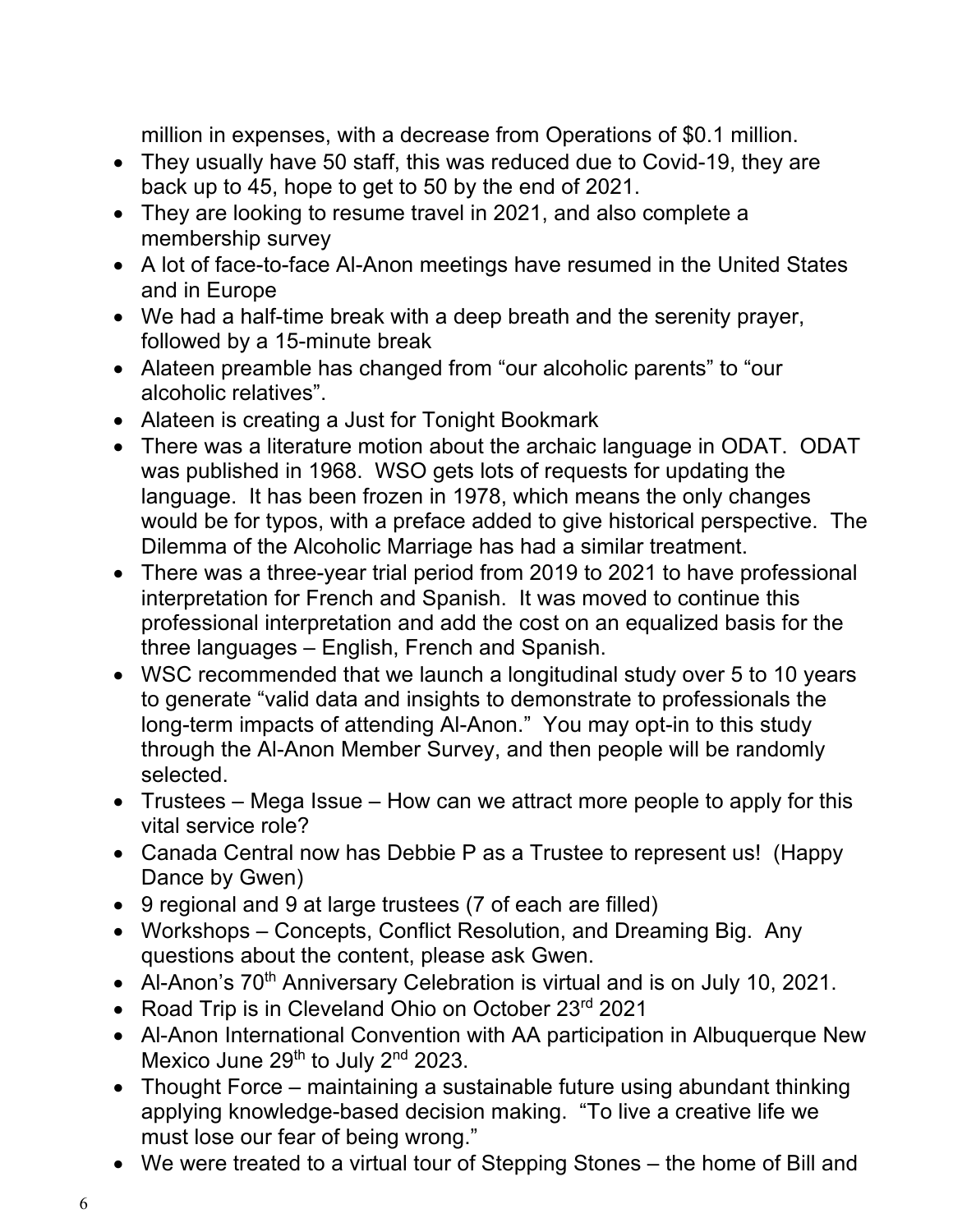Lois Wilson.

• "It is in letting go that we receive."

# **Financial Update - Treasurer Janet B.**

2020 Income Statement

- Lots of differences due to the pandemic
- No revenue for AWSC or Assembly, because they were virtual
- We had income of \$20.0 K, mainly from group donations
- We had expenses of \$12.2 K, the main expense was \$6.0 K to WSO
- Income was \$7.8 K.

2020 Balance Sheet

| $\bullet$ Cash in Bank | \$34.7 K      |
|------------------------|---------------|
| Advise a a Davis and a | <b>CAACIZ</b> |

- Advance Payments **\$14.0 K**
- Invested Assets \$ 9.0 K
- Computer \$ 0.1 K
- Total Assets **\$57.8 K**
- Prior Retained Earnings \$50.0 K
- 2020 Earnings \$ 7.8 K
- Total Earnings \$57.8 K

2021 YTD Income Statement to April 30, 2021

- Lots of differences continued due to the pandemic
- We had income of \$7.5 K, mainly from group donations
- We had expenses of \$1.7 K
- Income was \$5.8 K.

Question – There was concern expressed about how the decision was reached to donate \$6 K to WSO by the Executive. Answer – The decision was made at the November 2020 executive meeting, with extensive discussion. At the time of this meeting it was known what the 2020 financials would look like for Ontario South, as well as the financial condition of WSO. Jason to check minutes of the meeting.

Question –  $\blacksquare$  – There was a \$2,500 deposit for the Fall Assembly in Ottawa. What happens if the meeting is not face-to-face? Answer – we'll have to see whether the meeting can be face-to-face.

Question – Kristine Alternate Delegate. What is in miscellaneous? Perhaps it should be noted. Answer – Janet agreed.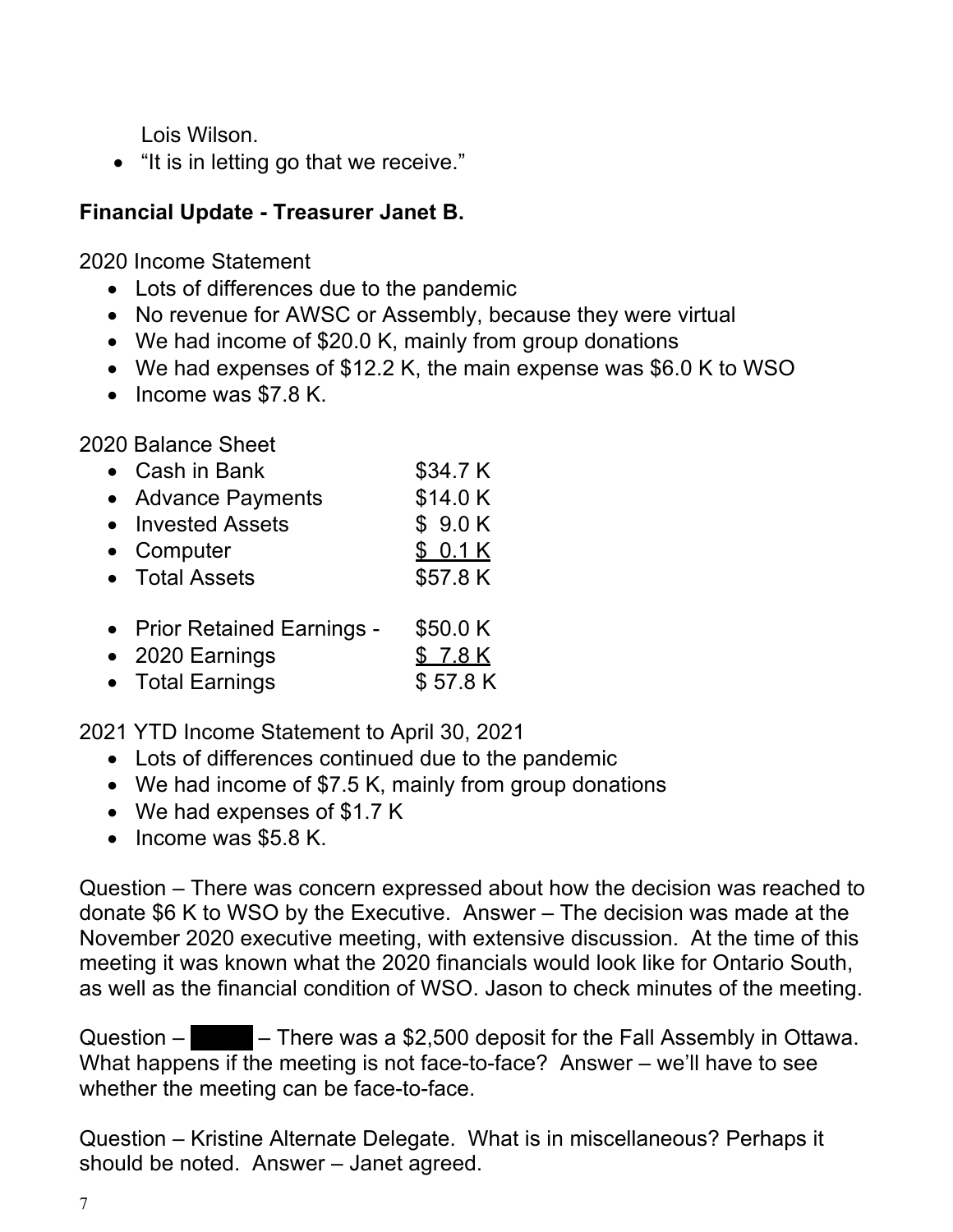Question –  $\blacksquare$  =  $\blacksquare$  is confused why we sent \$6,000 to WSO when it was less than our reserve. Janet – did not know how to answer, as she was not on the Executive at the time of the decision. Jason – as Advisor – Idea was to apply 2020 surplus to the WSO, rather than adding it to the Area's surplus. The suggestion was to apply one-half of the surplus to WSO, rather than the total surplus of \$13 k. A reserve is often one-year's worth of expenses, which is typically \$44 K, but was much lower in 2020 (\$12.2 K) Assets after donation was \$57.8 K.  $\blacksquare$  – She is hearing that the procedures weren't followed, however, it was a strange year. It is also concerning that WSO is running a deficit, which does not seem in line with the "fully self-supporting" principle. Sandy – Chairperson – said that this wasn't a question she could answer, but it could be made as an excellent item for consideration. WSO does have an ample reserve of \$5 Million. **Figha is a noted that after the 2020 donation the assets after donation** were \$57.8 K, well above one year's worth of expenses which is often \$44 K in non-pandemic times (and a lot lower during the pandemic). Sue said that the Executive was not trying to hide anything, and was trying to make a decision for the good of Ontario South and the good of WSO.

# **Literature Distribution Centre Report – Linda P**

Linda has been in constant communication with WSO. There are no:

- B-21 "Survival to Recovery"
- B-29 "No Opening our Hearts, Transforming Our Losses"
- B-26 "Living Today in Alateen"

Have 15 bundles of 25 Al-Anon Faces Alcoholism 2020 \$13.00 + 5 tax % + shipping

Question  $\blacksquare$  – Question about hours – why do limited? Is the LDC supposed to get all the work done in those hours? – Answer: Hours are 10 to 1 on Wednesdays, and no there is work done outside those hours. Hours are when the LDC will respond immediately to phone and email requests.

# **Literature Office Committee Report – Sue G.**

- On behalf of the Literature Office Committee (LOC), I would like to welcome all the new DRs
- The LOC serves as the governing body of the Literature Distribution Centre, (LDC) directly responsible to the Ontario South Assembly through its Executive Committee
- The members of the committee are: Gwen D. Delegate Sandy O. Ontario South Chairperson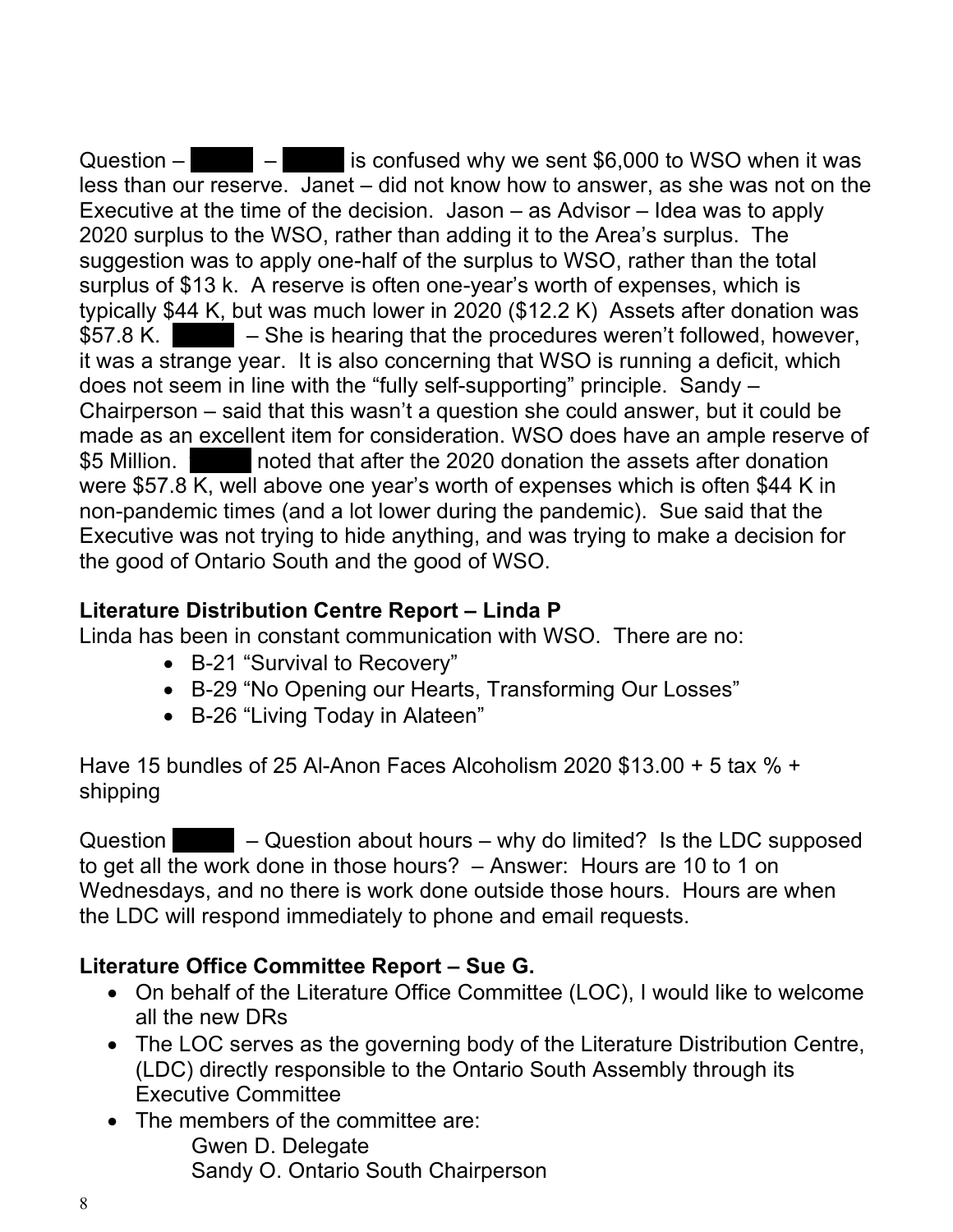Past past-Delegate Debbie P. Trustee Jim M. Literature Coordinator Janet B. Ontario South Treasurer Linda P. LDC Manager Diana C. elected DR from District 22

- We had our first meeting of this term's committee last night.
- From that meeting I would like to report that the LDC will continue to be open on Wednesdays from 10-1 but will now also be open Thursdays from  $10-1.$
- Summer holidays will take place the weeks of July 19 and July 26.
- Hopefully, we will be meeting in person for Assembly 2021. If that is the case then Literature pre-orders and payments need to be into the LDC office by Sept. 7 at 3:00pm

Question  $-\mathbf{k}$ , given the low value for the computer equipment, how old is it, and do we have a plan for replacement? Answer – Linda said that the computer is probably close to 10 years old. She will start thinking about what she needs as a replacement and how much that might cost.

Question **Figure 1st is it possible to get access to pamphlets digitally?** Answer LDC – Linda. The office does not have access to digital resources. There is some information about this on the WSO website.

Question Would it be helpful to ask WSO about this to help it happen. Answer LDC – Linda. It wouldn't hurt. Gwen also noted that it's important to follow the links of service. A suggestion would be to ask the Literature Coordinator, Jim B. Jim B. noted that he will look into this and get back to the person who asked the question.

Question  $\blacksquare$  – Noted that we haven't had an answer to where the \$30,000 surplus came from. Answer LDC – Linda – When the office moved from Niagara Falls to Smith Falls, it was noted in 2016, it was said that there was probably enough money to cover one year's worth of operating questions. There wasn't a balance sheet provided. We set up a prudent reserve, and the money came from Niagara Falls. There is probably about \$7,000 that the office has made since the office moved to Smith Falls. We were told to drop prices when we could, without losing money, and we have dropped prices on our best sellers.

Question –  $\blacksquare$  – Often copies and pastes the link to the online newcomers' package to newcomers via email. This includes a link to the Forum.

Question –  $\blacksquare$  – What I'm hearing is that the funds were always there, and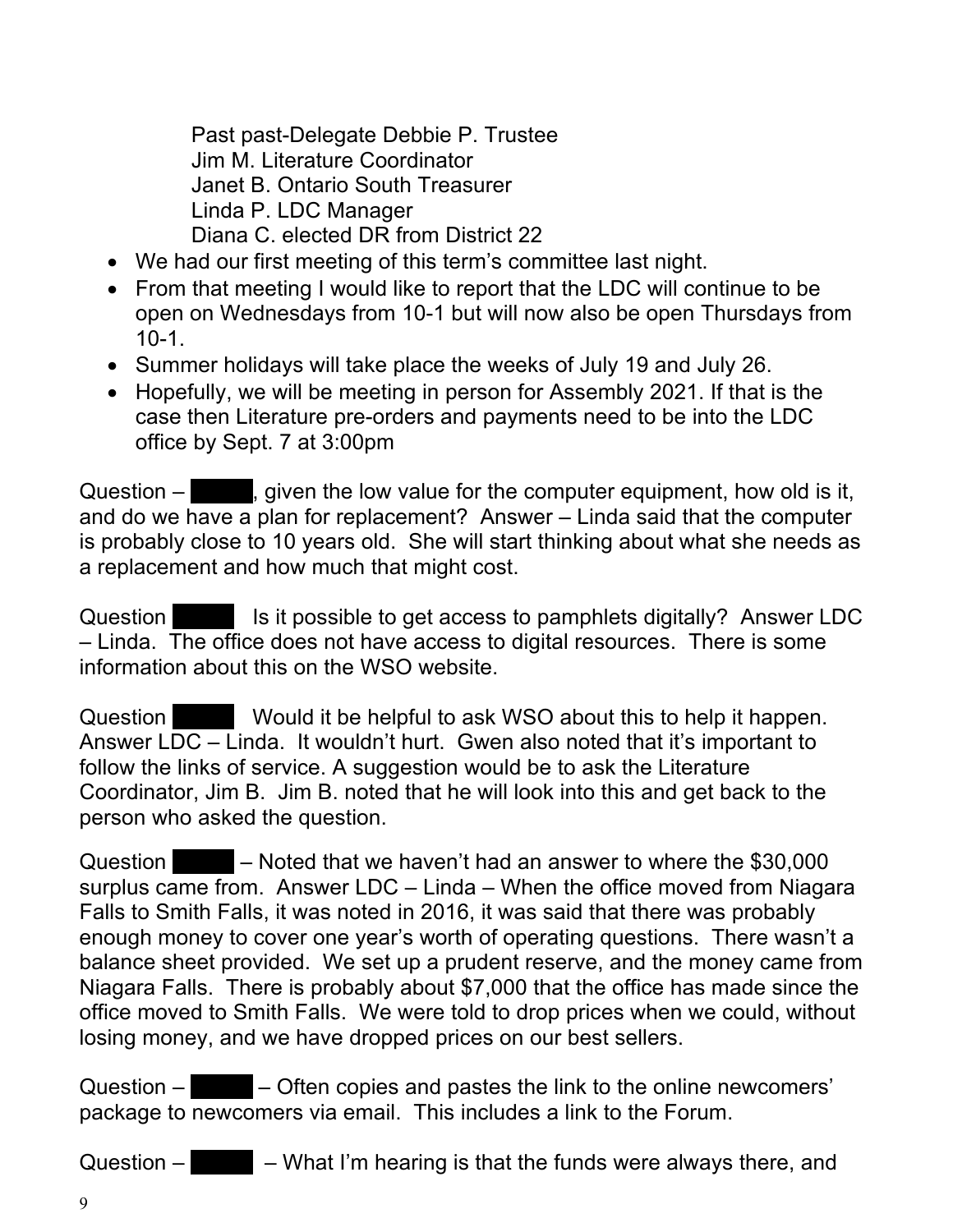they were simply allocated to the prudent reserve, is that right? Answer Linda  $P -$ Yes.

Question –  $\blacksquare$  – Was the LOC established after the office moved to Smith Falls? Answer – No, it always existed.

#### **Stopped for Lunch at 12 noon.**

**Opening after lunch at 1:00:** Moment of silence followed by the Serenity Prayer

Chairperson announced that we would move Gwen's presentation to the end.

### **Discussion Item #1 Proposed 2020 Budget**

Decision Point: Should the proposed budget for 2022 be forwarded to Assembly 2021 for approval?

Janet's Budget Presentation: The 2022 Budget is based on the assumption that 2022 AWSC and Assembly will be in person.

| Income:                    |                                                      |
|----------------------------|------------------------------------------------------|
| Assembly:                  | \$8.2k                                               |
| AWSC:                      | \$6.9k                                               |
| Donations:                 | \$29.3 k (this was determined to balance the budget) |
| <b>Total Income</b>        | \$44.5 k                                             |
| Expenses:                  |                                                      |
| Assembly:                  | \$12.2 k                                             |
| AWSC:                      | \$12.9 k                                             |
| Conferences:               | \$2.5k                                               |
| Coordinators expenses:     | \$2.3k                                               |
| Delegate Expenses:         | \$2.0k                                               |
| <b>Executive Meetings:</b> | \$7.5k                                               |
| <b>Operational Costs:</b>  | \$1.6k                                               |
| <b>Other Expenses:</b>     | \$3.6k                                               |
| Total:                     | \$44.5 k                                             |
|                            |                                                      |

The donations for Ontario South work out to \$95.95 for each of the 305 groups we had in February of 2021.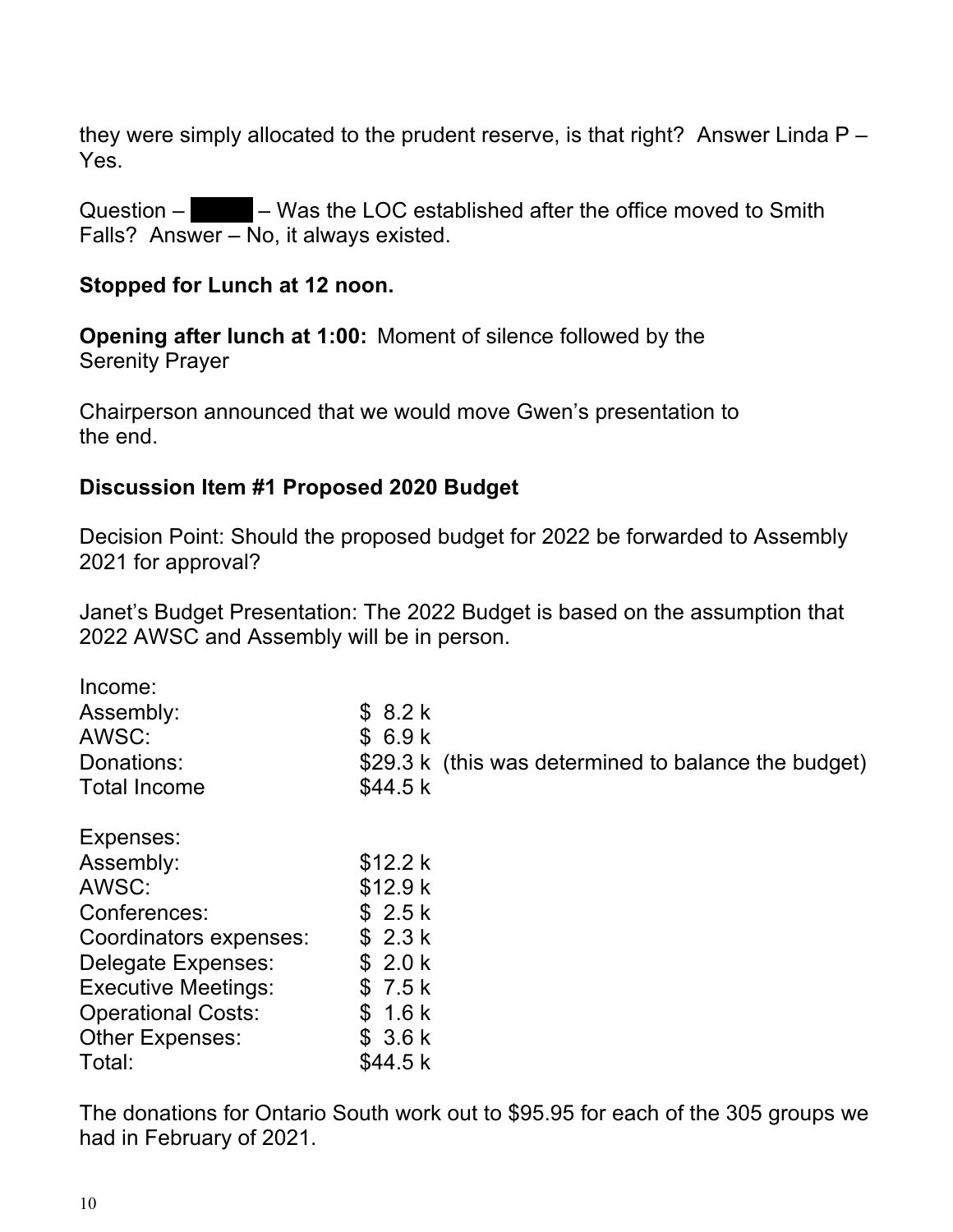Questions – Jean AAPP – Request for clarification in the notes. SAMs are recertified each year, it is the police check that is done every 3 years.

- What are Area World Service Committee Revenues and Expenses? Answer – yes, DRs are reimbursed for travel expenses to AWSC. What are ADRs? ADRs are Alternate District Reps. Also asked to consider when the computer needs to get replaced. Answer – duly noted, thank you. Treasurer clarified that the  $$2,250 = 9$  times  $$250$  each.

 $f$  – There is a \$600 figure for Love Gifts.  $f$  thought they were provided at the donor's expense. Sue replied that the \$600 love gift is for extra expenses that might be incurred by the delegate. There are also love gifts that Ontario South members buy (at their own expense) to show appreciation to the Delegate. Allison suggested that the \$600 be renamed something such as Miscellaneous expenses to make it more clear that it's not a freely given gift. Answer. Sue thanked for the suggestion, which will be considered.

Question –  $\blacksquare$  – How do we make interact e-transfers? Answer – can be used by the group or the individual. Please indicate the group number, and District if it's on behalf of a group.

Question –  $\blacksquare$  – Please explain the \$200 of Bank charges. Answer. There are a lot of electronic transactions, and there are bank charges associated with these.

Question –  $\blacksquare$  – District 28 – Should we change the budget to include what is decided on regarding Archives? Answer – Janet agrees.

Question –  $\blacksquare$  – Did you build anything in for inflation? Answer – Not really, but Janet did round up. Question – what about police checks? Answer – The Area pays the lawyer \$11.00 ish per SAM recertification, the cost for the police checks is covered by the District.

Question  $-\mathbf{r}$  - Any thought to equalizing the website costs at one-third of the cost-every-three-years (as opposed to only putting them in every 3 years when paid)? Answer Janet said that this would be considered.

Question –  $\blacksquare$  – What is the procedure – can we postpone the decision about whether to accept the 2021 Budget until after the Archives Discussion? Answer – Sandy said yes, that's a good idea.

Question –  $\blacksquare$  – Any thought to having AWSC virtual, rather than in-person to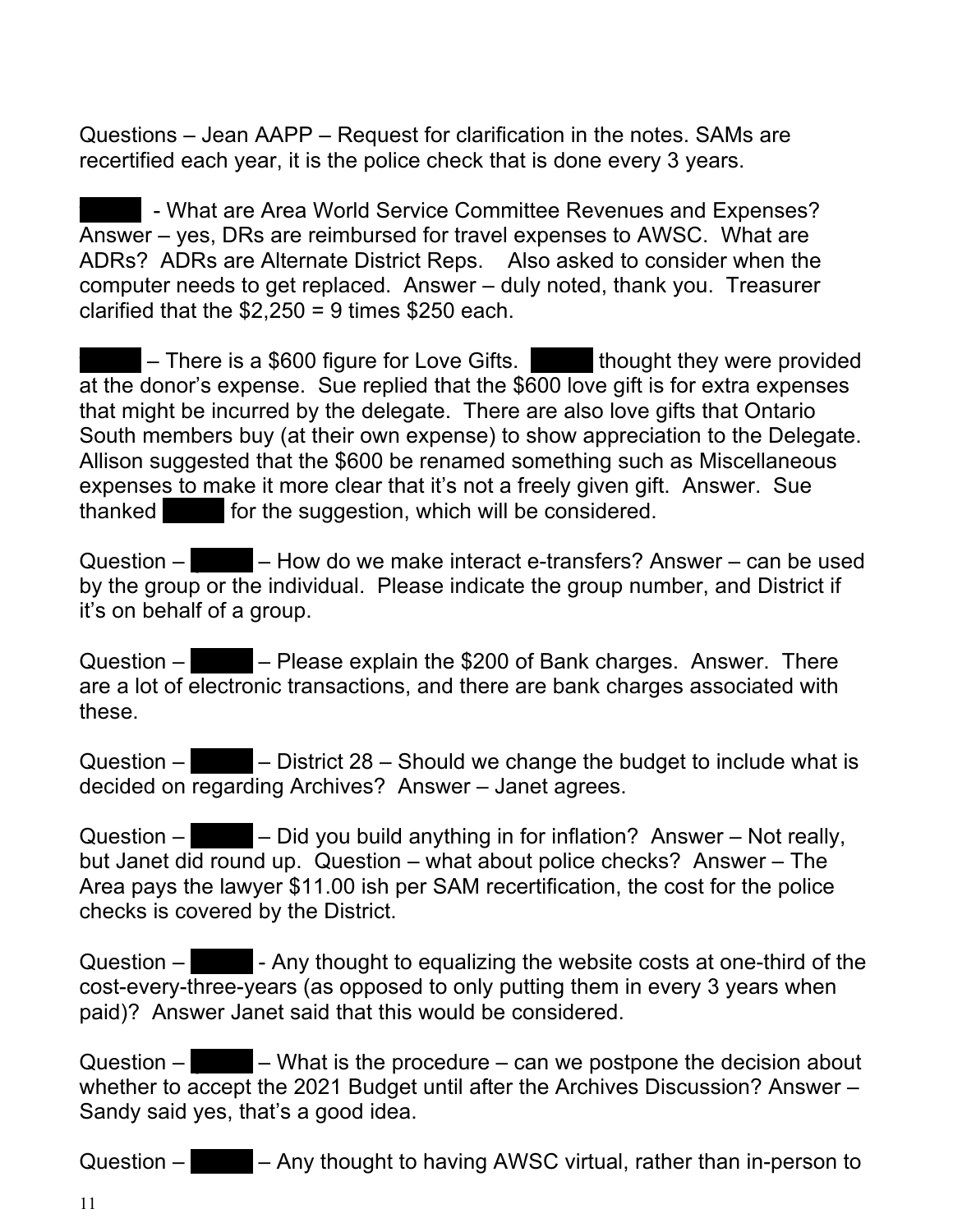both save money and to get more people to attend? Answer Janet – It is cheaper, but we miss the face-to-face. It will be taken to the Executive to consider.

Question –  $\blacksquare$  – Note – the manual says that the Area pays for the police checks, and failing that, the District covers it. Janet said that the expenses in the budget for SAMs are for the lawyer, who reviews the certification including the police checks.

Question – **Fig. 31. It says a Fig. 2018** - Is the count of 305 groups both Al-Anon and Alateen or just Al-Anon? Janet said that it includes Alateen.

### **MOTION on the budget deferred until the Archives Decision is made.**

### **Discussion Item # 2 - Storage of Ontario South Archives**

#### **DECISION POINT:**

How do we, as AWSC members, wish to proceed with the Ontario South Archives?

### BACKGROUND INFROMATION

Archives are important because they provide evidence of activities and tell us more about individuals and Al-Anon in Ontario South. They tell stories. They also increase our sense of identity and understanding of our program. Archives is a place where people can go to gather firsthand facts, data, and evidence from letters, reports, notes, memos, photographs, and other primary sources. They tell our stories and help us understand who we are as individuals and as a program. Archives inform the future by helping us to learn from the past.

At present the Archives for Ontario South (OS) are being stored in a past Archive Coordinator's spare bedroom. As the Archive Coordinator, he housed them from January 2015 to December 2017. Then from January 2018 until today he has continued to house the Archives and was paid \$400 a year. He has asked to have the Archives moved out of his home by June 30th, 2021.

An Al-Anon member has diligently catalogued all our Archives. OS Executive has suggested that we place the Archives in a climate-controlled storage unit until we can find a suitable, accessible location. Cost of storage for a 10X10 unit would be between \$250 and \$275 a month. There may be discounts depending on the length of the contract.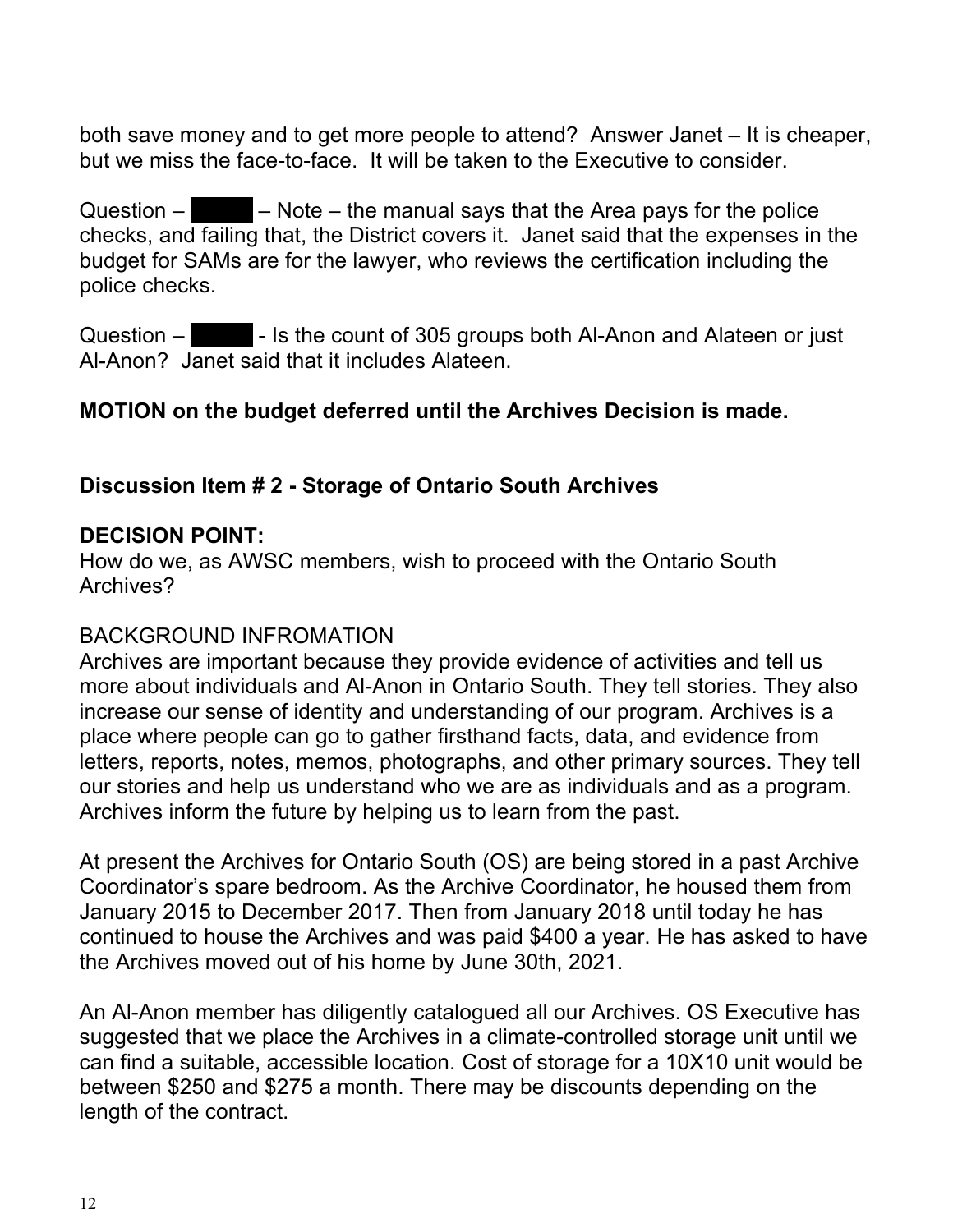A member has come forward, willing to be the OS Archive Coordinator as long as she does not need to house them. She lives in Holland Landing which is where the Archives are now being housed.

July 2001 a motion was made that the Artefacts (Archives) held at the LDC be preserved for presentation in appropriate equipment and be displayed by OSA Executive at events.

Question – what about digitizing some of the Archives? Answer – some of them can be, but not much can be done

Question –  $\blacksquare$  – Can we use metric measurements? Sue said that this would be considered.

Comment – Perhaps we should strike a Committee to digitize as many of the Archives as possible. Sue thanked the person for their comment.

Comment  $-$  The physical archives are inaccessible to most people if it's in the Holland Marsh.

Comment  $\blacksquare$  – Groups from District 26 think that the Archives are inaccessible, and is happy if they would be digitized. She noted that someone in the chat, who is  $\begin{bmatrix} 1 & 1 \\ 1 & 1 \end{bmatrix}$ , District 25 offered to store the Archives until we figured out what to do them. She also offered to pick them up from the current storage spot. Jason noted that we have a quilt that can't be digitized. The quilt is displayed at Area events. Linda at LDC said the quilt could fit at the LDC.

 $\blacksquare$  – Asked about digitizing some of the Archives, but not all. We are facing the same issue with District 6 Archives, ie where to store stuff that we can't digitize.

Sue – Advisor - Question – how far is Brighton from Holland Landing? Answer about 250 km.

- There is value in having temperature-controlled storage. Storage costs would work out to \$10 per year per group. Note that if the Archives are digitized, then a system to make it accessible is required.

 $-$  If we think of our purpose to help friends and families of alcoholics, does this help shed light on how we should consider this issue?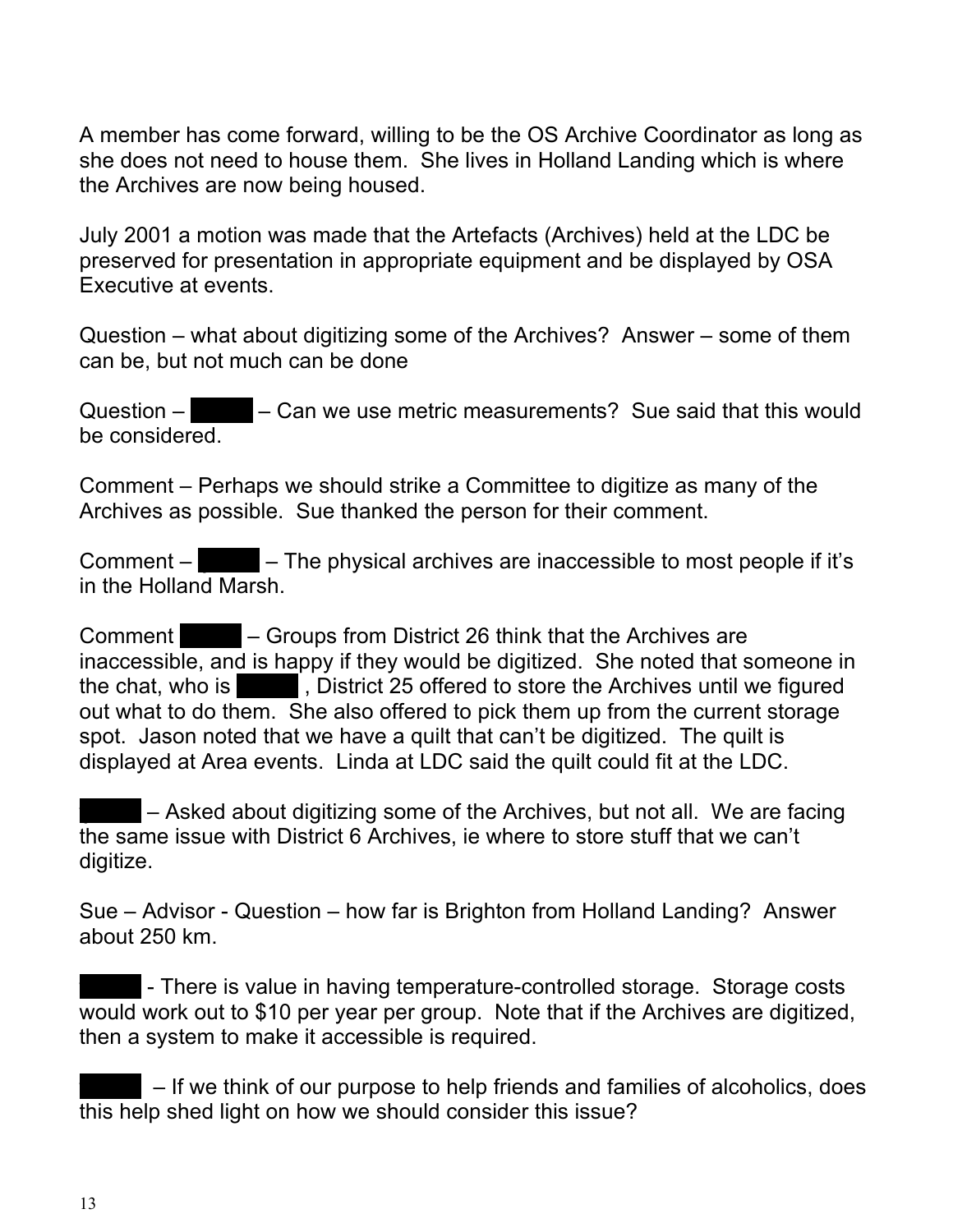– Maybe we could bring the Archives to Assembly this year, and then make a decision?

 $\mathsf{I}$  – via chat - Intergroup in Toronto has no room (for storage.) Digitizing \$.06 to \$.11 per page - each box contains between 1,000 pages to 15,000 pages plus there are things like original letters from Lois and her shoes and a purse and the picture of Lois and Ann.

Gwen – Delegate – Regardless of what we want to do, we must get the Archives out by the end of June. The people currently storing them are not prepared to move them.

Sue G. Advisor – The amount of storage, 10 by 10, was determined because it fills a bedroom – 63 boxes and 5 bins.

Kristine – Alternate Delegate – currently the new Archives coordinator lives in Holland Landing, so that's why we want to store it there.

 $\mathsf{I}$  – Do we also have to figure out the expenses to move the Archives? Sandy answered, that yes, once we figure out what to do with the Archives then the budgetary implications would impact the 2020 income statement. The 2021 budget is locked in, so there are no changes to 2021.

 $\blacksquare$  – Paul has a photo of the Archives that he can share.

Motion by  $f(x) = f(x)$  ADR District 4, seconded by  $f(x) = f(x)$  DR, District 26. That the Area Executive rent climate-controlled storage until at least the end of November 2021, and form a committee to research more long-term solutions and present a proposal to Assembly 2021.

Is the new Archivist on the committee? Who would form the committee? responded that we would decide today who would serve on the committee, and it would make sense to include the current Archivist on this committee.

 $\blacktriangleright$  – As a member, commented that he has learned over the years to put more trust in our trusted servants.

The Archivist is normally a 3 year term, and the transfer costs for the Archives are covered by the Area.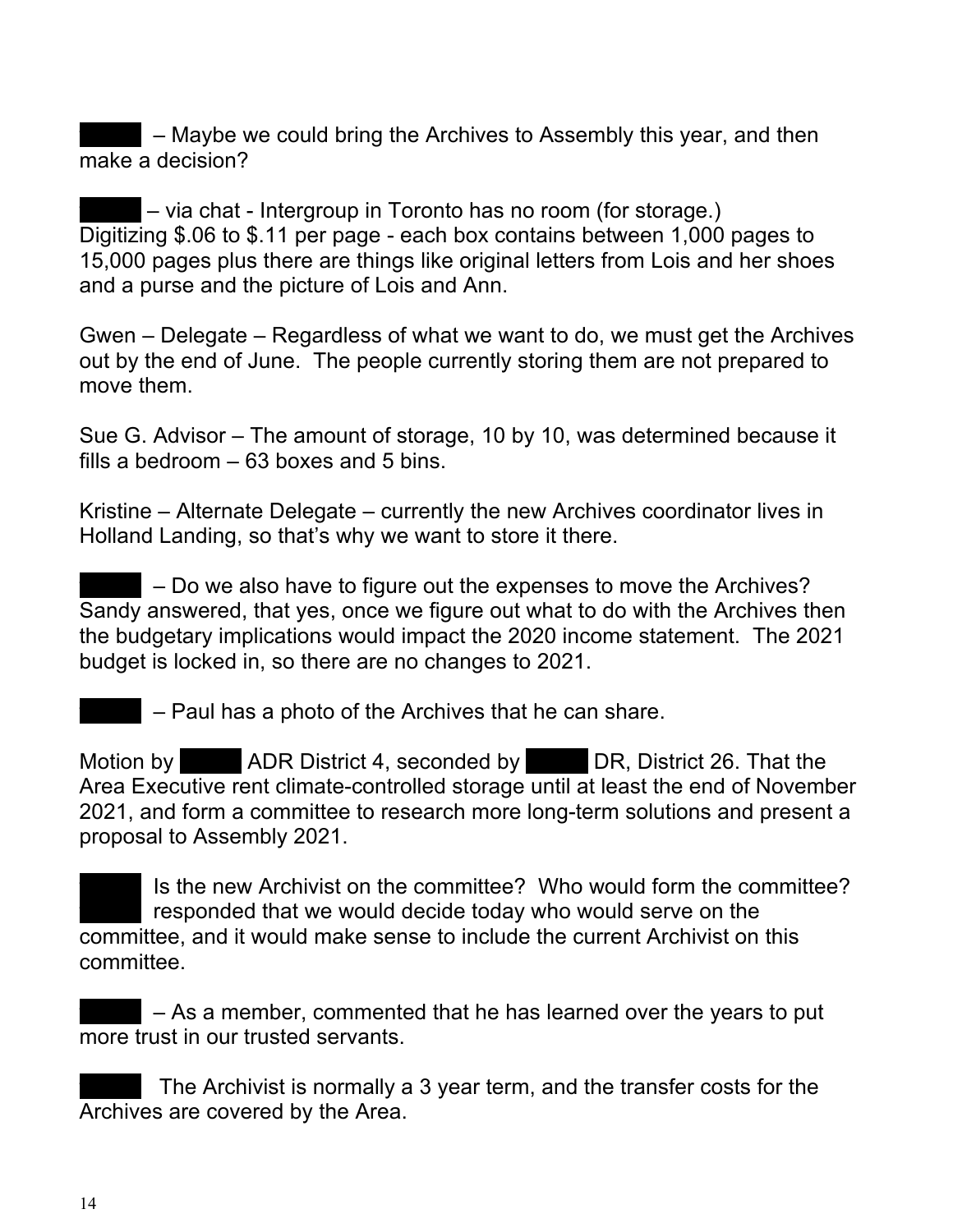Voted on Motion by **Fighter ADR District 4, seconded by Fighter DR, District 26. That the Area Executive rent climate-controlled storage until at least the end of November 2021, and form a committee to research more long-term solutions and present a proposal to Assembly 2021.**  Voting results – 38 Ayes and 2 Nays. **Carried.**

**Impact on Budget 2022:** Janet said that we don't know what we will be doing with Archives in 2022, because the decision will be made at Assembly. Therefore, she proposes that we add about \$239 per month plus HST to the 2022 budget as a worst-case scenario.

 $\blacksquare$  – Question – we are currently paying \$400 per year for storage. Do you remove the \$400 when you include the new figures? Answer: Yes. Janet shared the new Budget. Group Donations are now \$32.2 K. The Archive storage has been changed to \$2.9 k. The group contribution from the 2022 budget is now \$105.26 for 2022.

Motion: Moved by **Fig. 26**, seconded by **Fig. 20.** *Action* – District 12. **"That the AWSC forward the proposed 2022 budget to Assembly 2021 for approval, after the Archives ad-hoc committee presents its report."** Voting Results: 27 Ayes, 9 Nays. **Carried.**

asked if this was the budget being presented is the amended one? Sue advised that it was not. Jason agreed.

### **Discussion Item #3 Open Lines**

Information was sent out in the AWSC package

### **DECISION POINT:**

Does Ontario South need to continue to offer the option of a mailed subscription to Open Lines?

Sharon – was Open Lines coordinator when it went digital. (3 years at printed, and 3 years after converting). The idea was to switch over to digital, and to get an email buddy to print it off if it was hard to get access.

**District 16 – There was unanimity in the District that a printed version** continue to be made available.

 $\vert$  – District 31 – Her District thought that perhaps the District could print the Open Lines rather than the Area.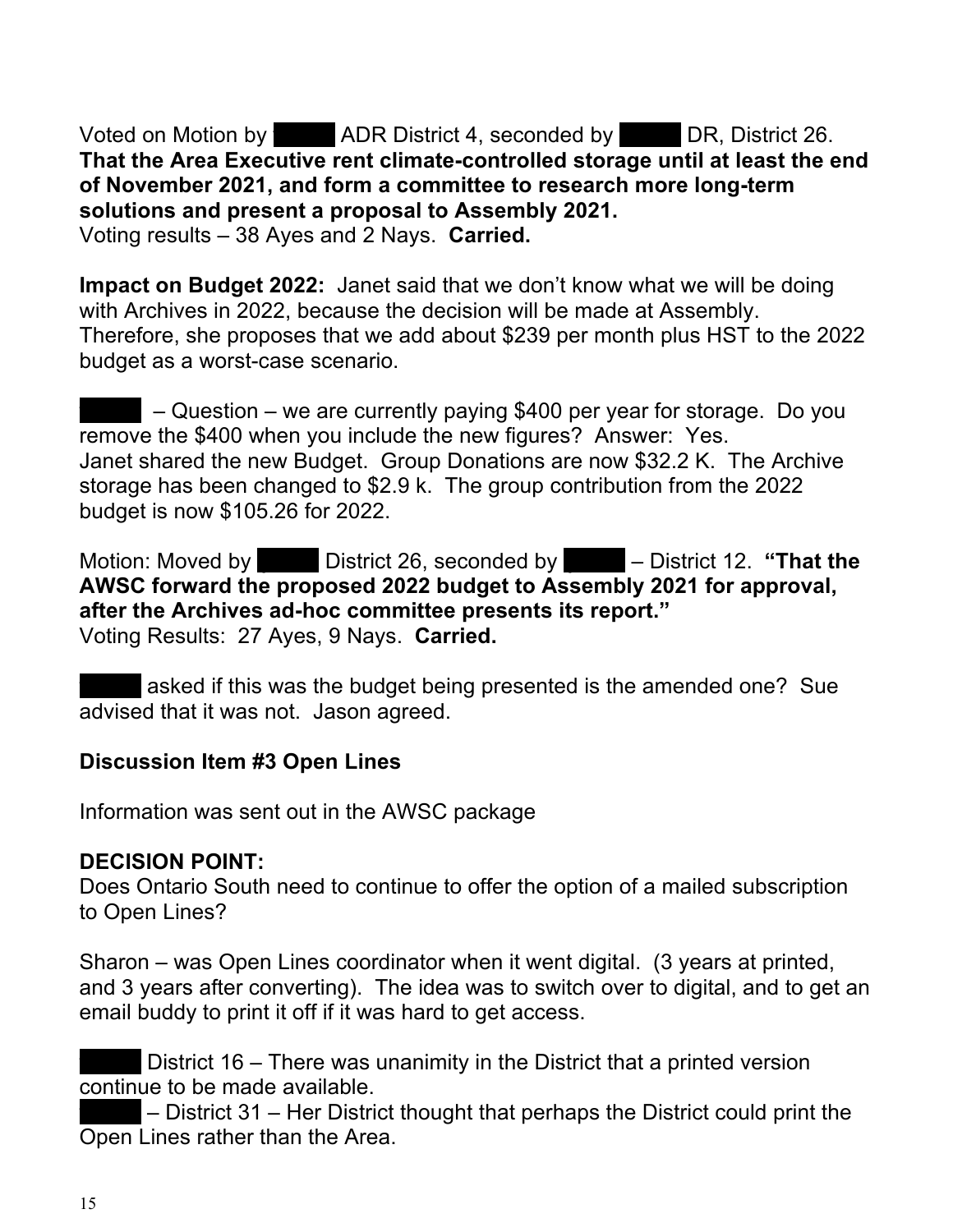Open Lines Decision Point #1 Motion: by fig. seconded by **Finat** 

**Ontario South Area continue to offer a mailed subscription option for Open Lines.** 

Voting Results – 32 Ayes, 6 Nays. **Carried.**

## ITEM FOR CONSIDERATION:

If it is decided that Ontario South will continue to offer a mailed subscription of Open Lines, what is the appropriate cost of a mailed Open Lines subscription?

# BACKGROUND INFORMATION:

The current cost of a paper subscription to Open Lines is \$4.50/year, and \$8.00 for a two-year mail subscription. This has been the cost of the mailed subscription from at least 2009.

The approximate current costs to mail a ten-page double-sided newsletter in Canada, as of April. 2021 are as follows:

- cost of postage is .92 cents/issue
- cost of printing newsletter is .12 cents/page x 20 pages = \$2.40/issue
- Total per issue is  $.92 + 2.40 = $3.32$
- Total per year is  $3.32 \times 3 = $9.96$
- Total per 2-years is  $9.96 \times 2 = $19.92$

(All costs are approximate based on a 20-page, double- sided document being printed at Staples.)

## Comments:

 $\blacksquare$  – The cost should reflect the cost of production, and operate at neither a profit nor a loss.

 $\vert$  – Postal costs are subject to inflation.

 $-$  May want to remove the 2-year option, so that costs can be adjusted as necessary.

 $-$  agrees, that stamp mail tends to go up in price a lot.

 $-$  A suggestion is to charge \$10 per year.

 $\sim$  Noted that it costs 0.92 for a regular stamp which is 4 pages, and Open Lines is 20 pages. Sue from Open Lines said that she agrees, it would cost more.

 $\mathsf{I}$  – noted that the postage may be low, but that the Staples cost may be high. Sue replied that the 12 cents was the best of 4 places she checked. Someone said that postage would be about \$1.98 per issue, so roughly \$6, and the printing would be about \$1.20 + HST per issue, so roughly \$4, for a total of around \$10. (With some uncertainty about postage and envelope costs.)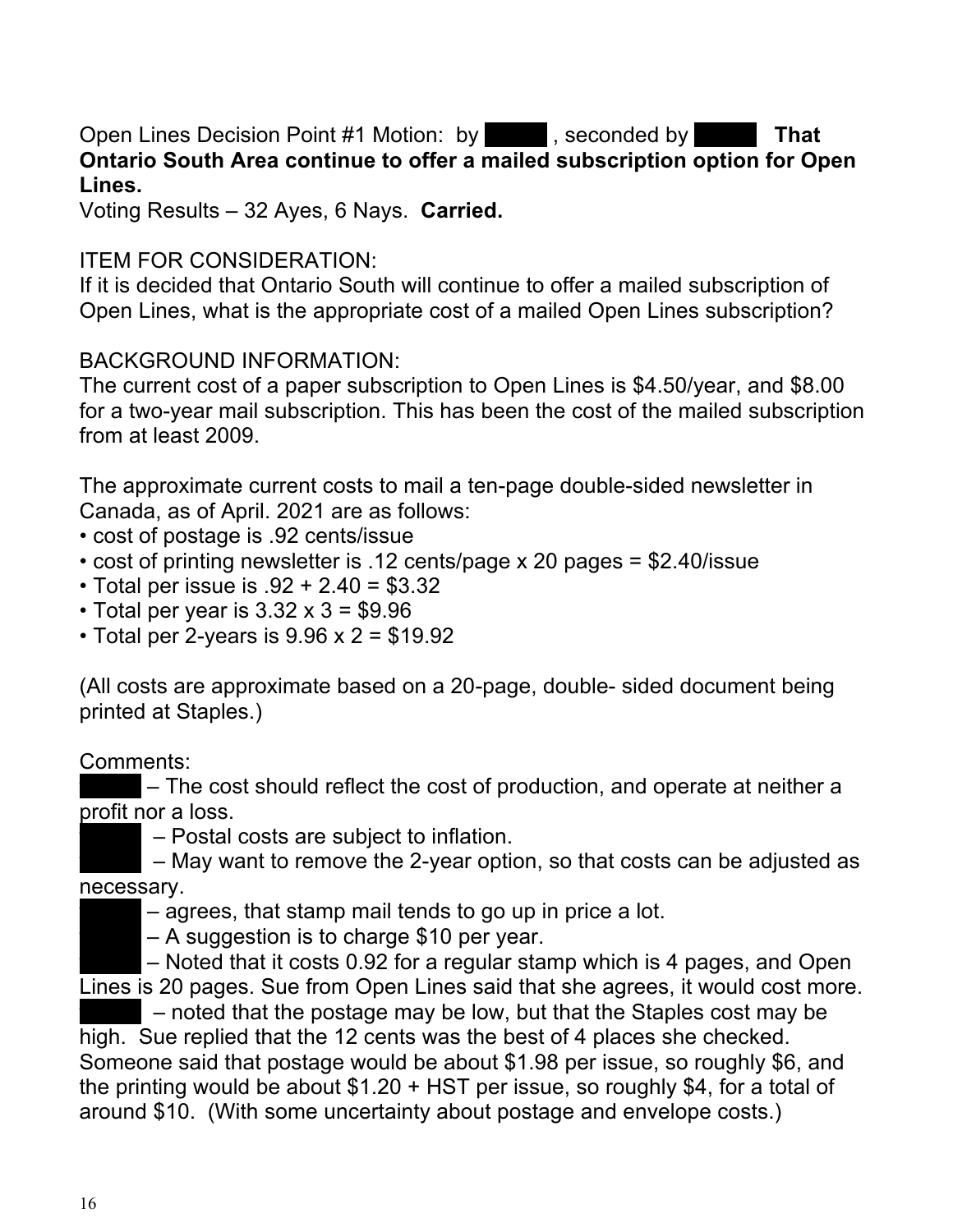Open Lines Decision Point #2 Motion by figure , seconded by final that **Ontario South Assembly offer a one (1) year mailed subscription option for Open Lines for \$15.00.** 

Voting Results – 32 Ayes and 8 Nays, **Carried.**

### ITEM FOR CONSIDERATION:

Payment of mailed Open Lines subscriptions be made to the Treasurer, and that the Open Lines editor submits their expense receipts to the Treasurer.

BACKGROUND INFORMATION:

In the past, payments for mailed subscriptions were sent to the Open Lines editor. It is suggested going forward, that the payment for mailed subscriptions go to the Treasurer. The Open Lines editor will then submit receipts to the Treasurer to reimburse any expenses.

### DECISION POINT:

Payment of mailed Open Lines subscriptions go to the Ontario South Treasurer, and the Open Lines editor submits receipts to the Treasurer.

**Discussion**  $\blacksquare$  – This makes sense.

Moved by **final , seconded by fight only To have payments for Open Lines subscriptions be sent to the OSA Treasurer.**  Voting results – 38 Ayes and 2 Nays. **Carried.**

**Workshop – District Rep 101. Presented by Sue S. – DR for District 16.** One of the first things she did as a District Rep was to get a Service Sponsor. Will cover AFG connects and the WSO website and the Ontario South Website. Also will cover service sponsors and how to connect to Delegates.

AFG Connects – WSO sends out email to all new District Reps to join AFG connects. It's a forum to ask questions, get answers, and discuss things. There is a video and a printed guide to how AFG works.

WSO Website – has a search function for meetings by language, location and day of the week. Also has guidelines and Service Manuals, which are searchable.

OSA Website – Similar to WSO where you can search for a meeting. Policies can be found under the "For Members" section. Also information about SAMs.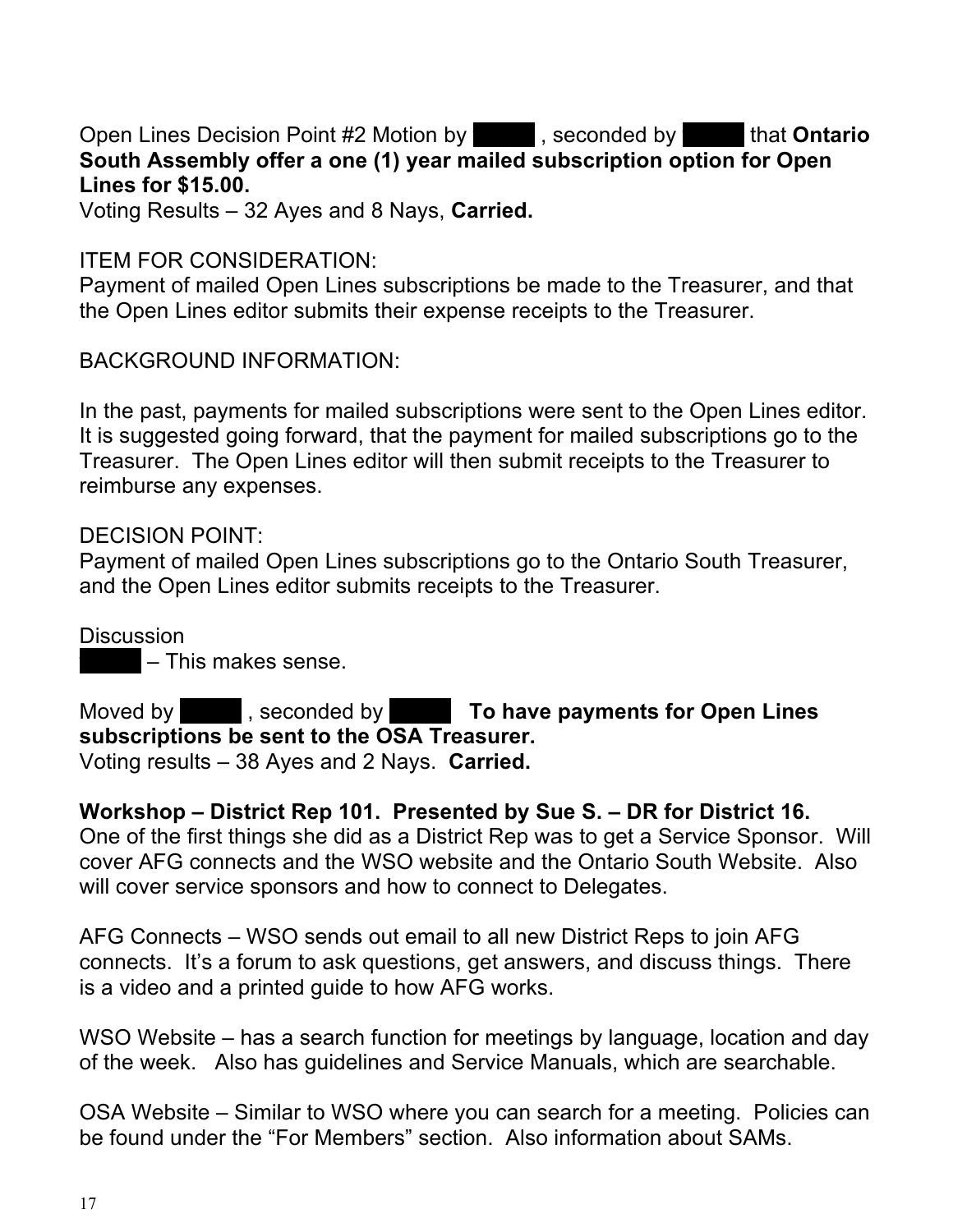Service Sponsorship is a special relationship about service in Al-Anon, helping both the Sponsor and the person with the Sponsor.

District Representative benefit from service – for example, learning to take risks, a sense of purpose, more connection with others, less isolation, meeting others. Service can reboot your program.

How to get to know your Coordinators and Delegates. We have an opportunity to introduce our Coordinators and Delegates to our Group Reps at a District Meeting. This helps demystify what Coordinators and Delegates do and who they are.

Question re AFG Connects. How does WSO know who the District Reps are? Answer – the Delegate lets WSO know who the DRs are.

Question – by **Figs. Can Al-Anon Day be advertised in AFG connects?** Answer by Sue S. The purpose of AFG Connects is to ask questions, so it wouldn't be used to advertise Al-Anon Day.

Jean – AAPP can see all the records for Al-Anon and Alateen groups for Ontario South Assembly. It seems that the consensus is that the information is available on AFG connects. Sue provided the following information after the meeting: DR's can use this link, and the username and password is the same as the DR uses for AFG connects.

https://al-anon.info/OnlineGroupRecords/(S(qrhr1cphxrozpk551eu3wstz))/default.aspx

Sue S. created a document called AWSC WORKSHOP – IMPORTANT LINKS AND PATHWAYS which has been distributed with these minutes.

### **District Reports - Highlights**

**District 22 – Foronto East –** 7 groups in the District, including a jail Group. DR meetings every two months. All meetings are on Zoom. **District 23 – Foronto Lakeshore –** 11 groups in the District, 8 on Zoom, 3 are closed temporarily. One more closed temporarily for the Summer. District meets 9 times per year. Good group of people that works together well as a team. Working on getting an Alateen meeting set up. Fairly active public outreach committee. Had a virtual fundraiser – pasta dinner, with virtual entertainment. Sold 70 tickets, was very popular. Want to have a writing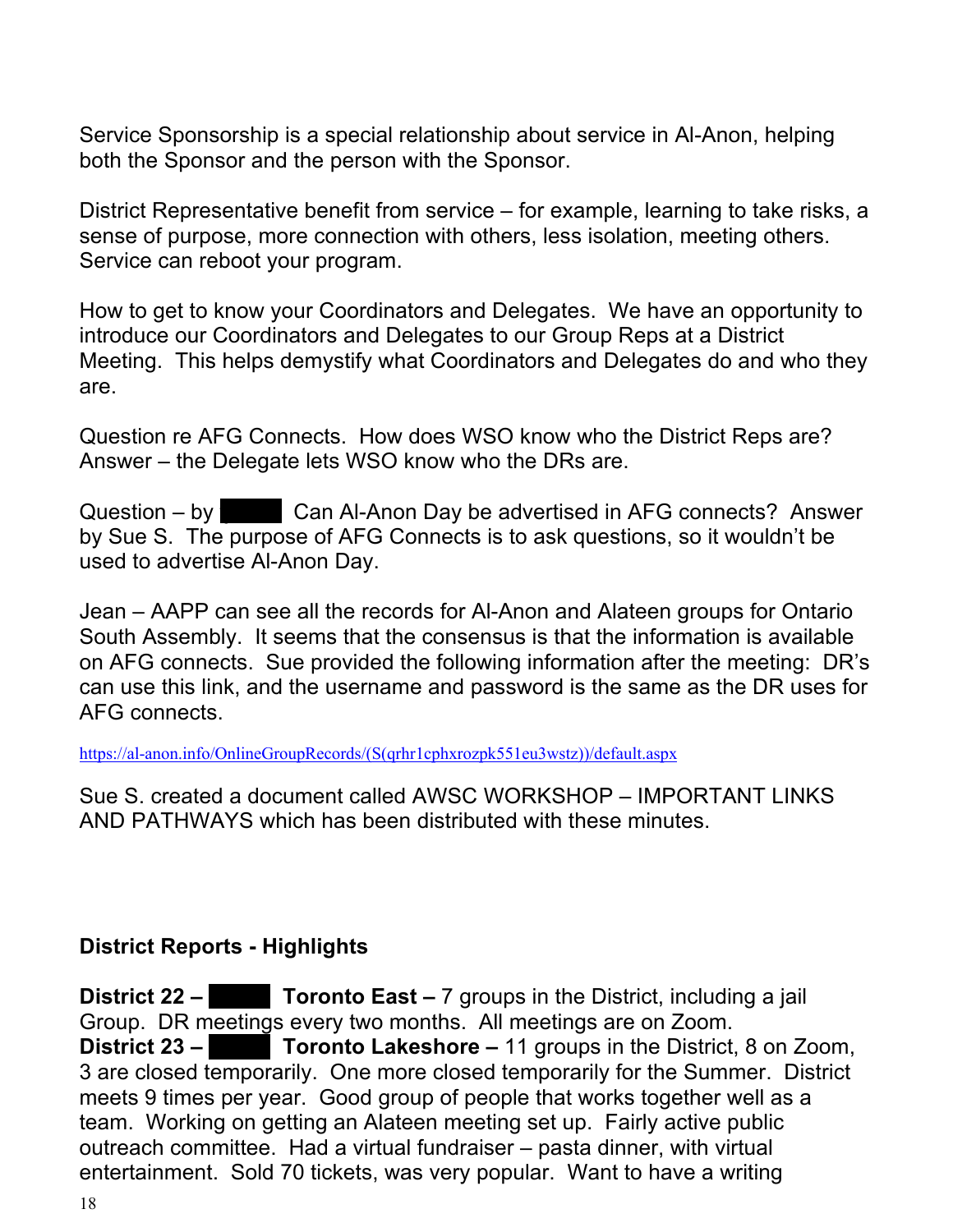workshop for submissions to the Forum. Some financial conversations need to happen with Groups that give money to the District, rather than to Area and World Service.

**District 24 – Fenelon Falls –** Some groups have been meeting outside. We have lost and gained a group during the pandemic. Looking forward to the lifting of the shutdown so that we can have a District barbeque this Summer. **District 25 – Fig. 2 = 9 groups, 5 meet virtually the other 4 aren't** meeting, but have some phone contact. Financially it is difficult, because the 7<sup>th</sup> tradition isn't happening. Would love to learn more about public outreach.

**District 26 – Figure Carleton Place –** Zoom meetings are going strong, but the in-person meetings are weak. Some have stopped meeting and may close. After the pandemic, District meetings will likely continue on Zoom, as the District is really spread out, so it's good not to travel to District meetings, particularly in the Winter. **District 27 – Fig. – Seaway Valley** We have 5 groups. One group recently closed, and the money was donated to the District. The District has a window in the Library that they can use to advertise Al-

Anon, which is helpful. Two Zoom meetings happen in the District, the other groups are not meeting during the pandemic. They also operate a phone line with Bell. Members are starving for face-to-face contact and warm hugs!

**District 28 – Citawa and Surrounding areas.** We had 18 groups before the pandemic, plus an Alateen group. 15 of these groups have moved to Zoom. The Alateen is going well on the Zoom platform and there are 11 SAMs. About 70% of the groups send members to the District meeting, which is pretty good.

**District 30 – Giveso Valley.** This is my sixth year in service. We had 7 groups before the pandemic, now we have 6. Some groups are small, one with 3 members, another with 5 members, and they have suspended meetings and keep in touch by phone. The District has no public outreach, nor an Alateen group. The District is pretty rural, and no newcomers for a while.

**District 31 – Figure Kingston Area.** Speaker meeting on Second Sunday of every month, which groups take turn hosting. Seen lots of newcomers. Some AFA pamphlets have been put in little free libraries. Public Outreach doesn't have a chair, but members take turns chairing so the committee continues.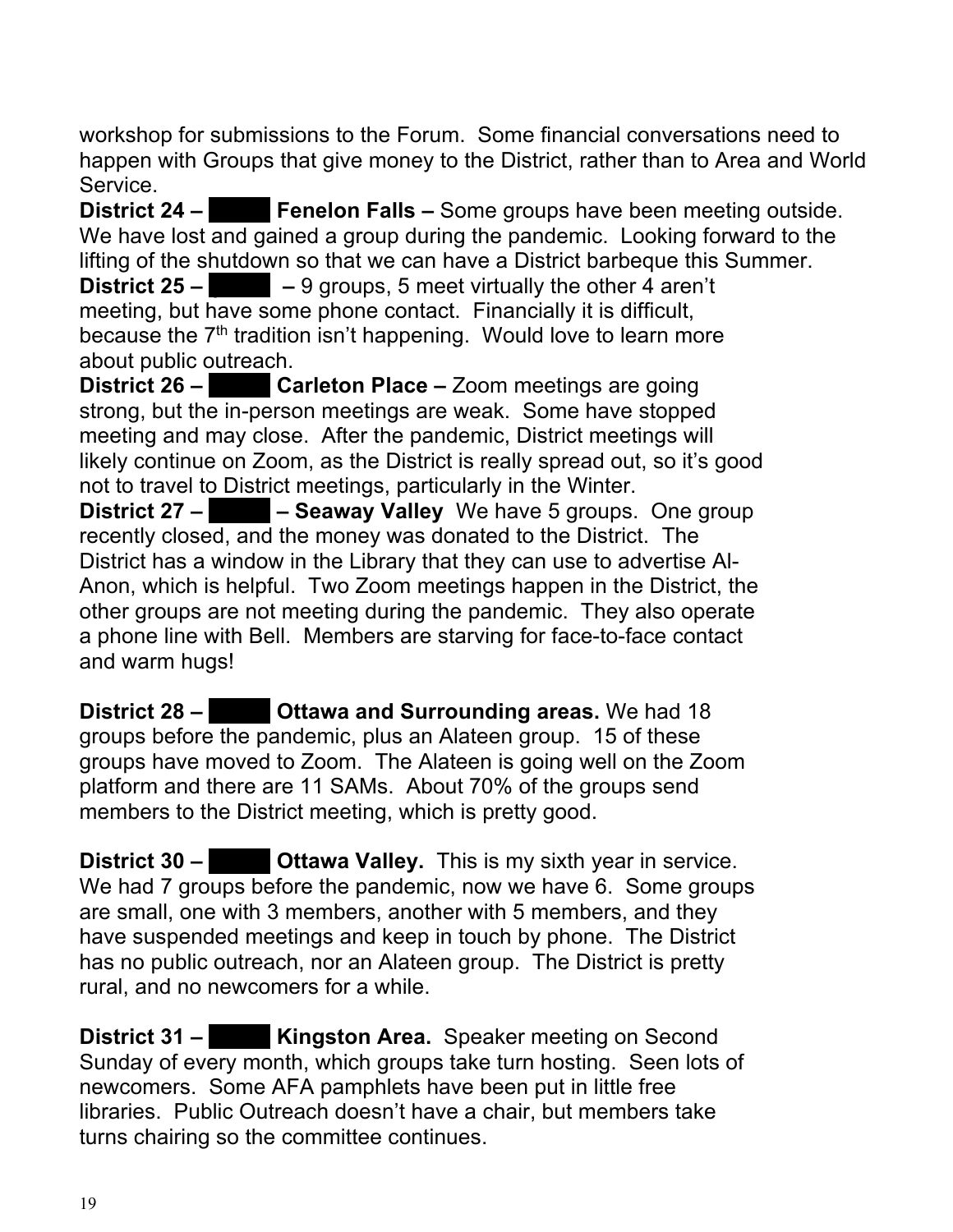**District 32 – Figure Peterborough.** The District had seven groups before the pandemic, two of which have closed, and four have moved to Zoom. Some groups have increased attendance over Zoom, which is good. One idea for Public Outreach came about by the police being concerned about domestic violence, which often involves alcohol. So Al-Anon information will be available in the police station and perhaps in police cruisers. They had a writing workshop between lockdowns, and two pieces were submitted to the Forum and published. We were really pleased with that.

# **AIS Report - Greater Toronto Area AIS – Diana C**

G.T.A.I.S. represents approximately 100 groups.

The general purpose of any Al-Anon Information Service (AIS) committee is to disseminate information about Al-Anon and Alateen, and to support and empower any Al-Anon group, District, or member in doing the same.

We no longer have an active Public Outreach committee meeting. However, our former Chair, **Fight**, has remained as liaison with Pattison Signs for the TTC poster campaign of which many of you are aware.

The Ontario Regional Conference of Alcoholics Anonymous with Al-Anon and Alateen participation was held via Zoom. It was a successful day.

Last year, fight our Liaison to ORC 2020, created a GTAIS Speaker Series utilizing the speakers who had been scheduled for that year's ORC. We continued the series after the initial five speakers and, never imagining this much success, it has been going strong ever since. It is held every Wednesday at 12 noon.

On May 1st of this year we hosted a GTA Al-Anon Day of Recovery with the theme, Breaking Through Isolation: You Are Not Alone.

Our Telephone Answering Service (TAS) is staffed by experienced Al-Anon members on Monday through Thursday from 9:00 a.m. to 9:00 p.m. and Fridays from 9:00 a.m. to 6:00 p.m. On the weekends, a volunteer checks in and responds to messages. At any other time, the caller is invited to leave a message, and the call will be returned by the person on the next shift. We are always looking to include volunteers who speak additional languages.

Information Line at 416-410-3809 Outside GTA call 1-888-425-2666.

GTAIS operates a Google Group, which is a group email distribution service. The group email address is aistoronto@googlegroups.com.